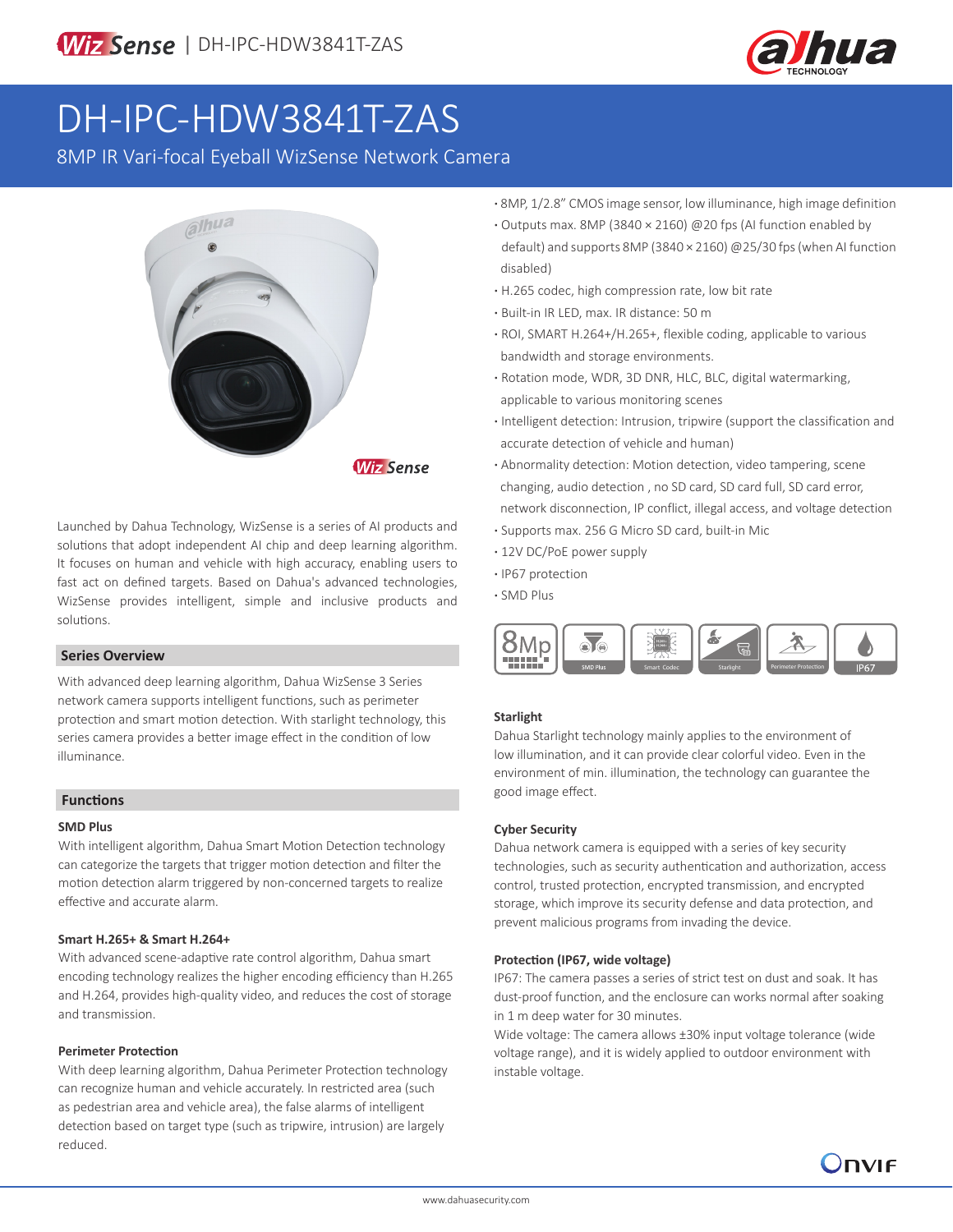# Wiz Sense | DH-IPC-HDW3841T-ZAS

### **Technical Specification**

| Camera                          |      |                                                                                         |                       |                      |                     |
|---------------------------------|------|-----------------------------------------------------------------------------------------|-----------------------|----------------------|---------------------|
| Image Sensor                    |      | 1/2.8"8Megapixel progressive CMOS                                                       |                       |                      |                     |
| Max. Resolution                 |      | 3840 (H) × 2160 (V)                                                                     |                       |                      |                     |
| <b>ROM</b>                      |      | 128 MB                                                                                  |                       |                      |                     |
| <b>RAM</b>                      |      | 512 MB                                                                                  |                       |                      |                     |
| <b>Scanning System</b>          |      | Progressive                                                                             |                       |                      |                     |
| <b>Electronic Shutter Speed</b> |      | Auto/Manual 1/3 s-1/100,000 s                                                           |                       |                      |                     |
| Min. Illumination               |      | 0.007 Lux@F1.5 (Color, 30IRE)<br>0.0007 Lux@F1.5 (B/W, 30IRE)<br>0 Lux (Illuminator on) |                       |                      |                     |
| S/N Ratio                       |      | > 56 dB                                                                                 |                       |                      |                     |
| <b>Illumination Distance</b>    |      | 50 m (164 ft)                                                                           |                       |                      |                     |
| Illuminator On/Off Control      |      | Auto/Manual                                                                             |                       |                      |                     |
| <b>Illuminator Number</b>       |      | $2$ (IR LED)                                                                            |                       |                      |                     |
| Pan/Tilt/Rotation Range         |      | Pan: 0°-360°<br>Tilt: 0°-78°<br>Rotation: 0°-360°                                       |                       |                      |                     |
| Lens                            |      |                                                                                         |                       |                      |                     |
| Lens Type                       |      | Motorized vari-focal                                                                    |                       |                      |                     |
| Mount Type                      |      | $\phi$ 14                                                                               |                       |                      |                     |
| Focal Length                    |      | 2.7 mm-13.5 mm                                                                          |                       |                      |                     |
| Max. Aperture                   |      | F1.5                                                                                    |                       |                      |                     |
| Field of View                   |      | Horizontal: 113°-31°<br>Vertical: 58°-17°<br>Diagonal:138°-36°                          |                       |                      |                     |
| Iris Type                       |      | Fixed                                                                                   |                       |                      |                     |
| Close Focus Distance            |      | $0.8$ m $(2.6$ ft)                                                                      |                       |                      |                     |
| <b>DORI Distance</b>            | Lens | Detect                                                                                  | Observe               | Recognize            | Identify            |
|                                 | W    | 85.3 m<br>(279.9 ft)                                                                    | 34.1 m<br>(111.9 ft)  | 17.0 m<br>(55.8 ft)  | 8.5 m<br>(27.9 ft)  |
|                                 | Τ    | 280.0 m<br>(918.6 ft)                                                                   | 112.0 m<br>(367.5 ft) | 56.0 m<br>(183.7 ft) | 28.0 m<br>(91.9 ft) |
|                                 |      |                                                                                         |                       |                      |                     |

Professional, intelligent

| Perimeter Protection | Tripwire; intrusion (support the classification and<br>accurate detection of vehicle and human)                                                                                                                                                 |  |
|----------------------|-------------------------------------------------------------------------------------------------------------------------------------------------------------------------------------------------------------------------------------------------|--|
| Intelligent Search   | Work together with Smart NVR to perform refine<br>intelligent search, event extraction and merging to event<br>videos.                                                                                                                          |  |
| Video                |                                                                                                                                                                                                                                                 |  |
| Video Compression    | H.265; H.264; H.264H; H.264B; MJPEG (only supported<br>by the sub stream)                                                                                                                                                                       |  |
| Smart Codec          | Smart H.265+/ Smart H.264+                                                                                                                                                                                                                      |  |
| Video Frame Rate     | Main stream:<br>3840 × 2160 @ (1-20 fps by default)<br>$3840 \times 2160$ @(1-25/30 fps when AI function disabled)<br>sub stream:<br>$704 \times 576$ @(1-25 fps)/704 $\times$ 480 @ (1-30 fps)<br>third stream:<br>1920 × 1080 @ (1-25/30 fps) |  |

| <b>Stream Capability</b>       | 3 streams                                                                                                                                                                                                                                                                                                             |  |  |
|--------------------------------|-----------------------------------------------------------------------------------------------------------------------------------------------------------------------------------------------------------------------------------------------------------------------------------------------------------------------|--|--|
| Resolution                     | 8M (3840 × 2160); 6M (3072 × 2048); 5M (3072 ×<br>1728/2592 × 1944); 4M (2688 × 1520); 3M (2048 ×<br>1536/2304 × 1296); 1080p (1920 × 1080); 1.3M (1280 ×<br>960); 720p (1280 × 720); D1(704 × 576/704 × 480); VGA<br>$(640 \times 480)$ ; CIF (352 × 288/352 × 240)                                                  |  |  |
| <b>Bit Rate Control</b>        | CBR/VBR                                                                                                                                                                                                                                                                                                               |  |  |
| Video Bit Rate                 | H.264: 3 kbps-8192 kbps<br>H.265: 3 kbps-8192 kbps                                                                                                                                                                                                                                                                    |  |  |
| Day/Night                      | Auto (ICR)/Color/B/W                                                                                                                                                                                                                                                                                                  |  |  |
| <b>BLC</b>                     | Yes                                                                                                                                                                                                                                                                                                                   |  |  |
| <b>HLC</b>                     | Yes                                                                                                                                                                                                                                                                                                                   |  |  |
| <b>WDR</b>                     | 120dB                                                                                                                                                                                                                                                                                                                 |  |  |
| Scene Self-adaptation<br>(SSA) | Yes                                                                                                                                                                                                                                                                                                                   |  |  |
| <b>White Balance</b>           | Auto/natural/street lamp/outdoor/manual/regional<br>custom                                                                                                                                                                                                                                                            |  |  |
| Gain Control                   | Auto/Manual                                                                                                                                                                                                                                                                                                           |  |  |
| Noise Reduction                | 3D DNR                                                                                                                                                                                                                                                                                                                |  |  |
| <b>Motion Detection</b>        | OFF/ON (4 areas, rectangular)                                                                                                                                                                                                                                                                                         |  |  |
| Region of Interest (RoI)       | Yes (4 areas)                                                                                                                                                                                                                                                                                                         |  |  |
| <b>Smart Illumination</b>      | Yes                                                                                                                                                                                                                                                                                                                   |  |  |
| Image Rotation                 | 0°/90°/180°/270° (Support 90°/270° with 1080p<br>resolution and lower.)                                                                                                                                                                                                                                               |  |  |
| Mirror                         | Yes                                                                                                                                                                                                                                                                                                                   |  |  |
| <b>Privacy Masking</b>         | 4 areas                                                                                                                                                                                                                                                                                                               |  |  |
| Audio                          |                                                                                                                                                                                                                                                                                                                       |  |  |
| <b>Built-in MIC</b>            | Yes                                                                                                                                                                                                                                                                                                                   |  |  |
| <b>Audio Compression</b>       | G.711a; G.711Mu; G726                                                                                                                                                                                                                                                                                                 |  |  |
| Alarm                          |                                                                                                                                                                                                                                                                                                                       |  |  |
| Alarm Event                    | No SD card; SD card full; SD card error; service life<br>warning (only supported by Dahua card); network<br>disconnection; IP conflict; illegal access; motion<br>detection; video tampering; intrusion; tripwire; scene<br>changing; audio detection; voltage detection; defocus<br>detection; SMD; safety exception |  |  |
| Network                        |                                                                                                                                                                                                                                                                                                                       |  |  |
| Network                        | RJ-45 (10/100 Base-T)                                                                                                                                                                                                                                                                                                 |  |  |
| SDK and API                    | Yes                                                                                                                                                                                                                                                                                                                   |  |  |
| Protocol                       | IPv4; IPv6; HTTP; TCP; UDP; ARP; RTP; RTSP; RTCP; RTMP;<br>SMTP; FTP; SFTP; DHCP; DNS; DDNS; QoS; UPnP; NTP;<br>Multicast; ICMP; IGMP; NFS; SAMBA; PPPoE; SNMP                                                                                                                                                        |  |  |
| <b>Cyber Security</b>          | Video encryption; firmware encryption; configuration<br>encryption; Digest; WSSE; account lockout; security logs;<br>IP/MAC filtering; generation and importing of X.509<br>certification; syslog; HTTPS; 802.1x; trusted boot; trusted<br>execution; trusted upgrade                                                 |  |  |